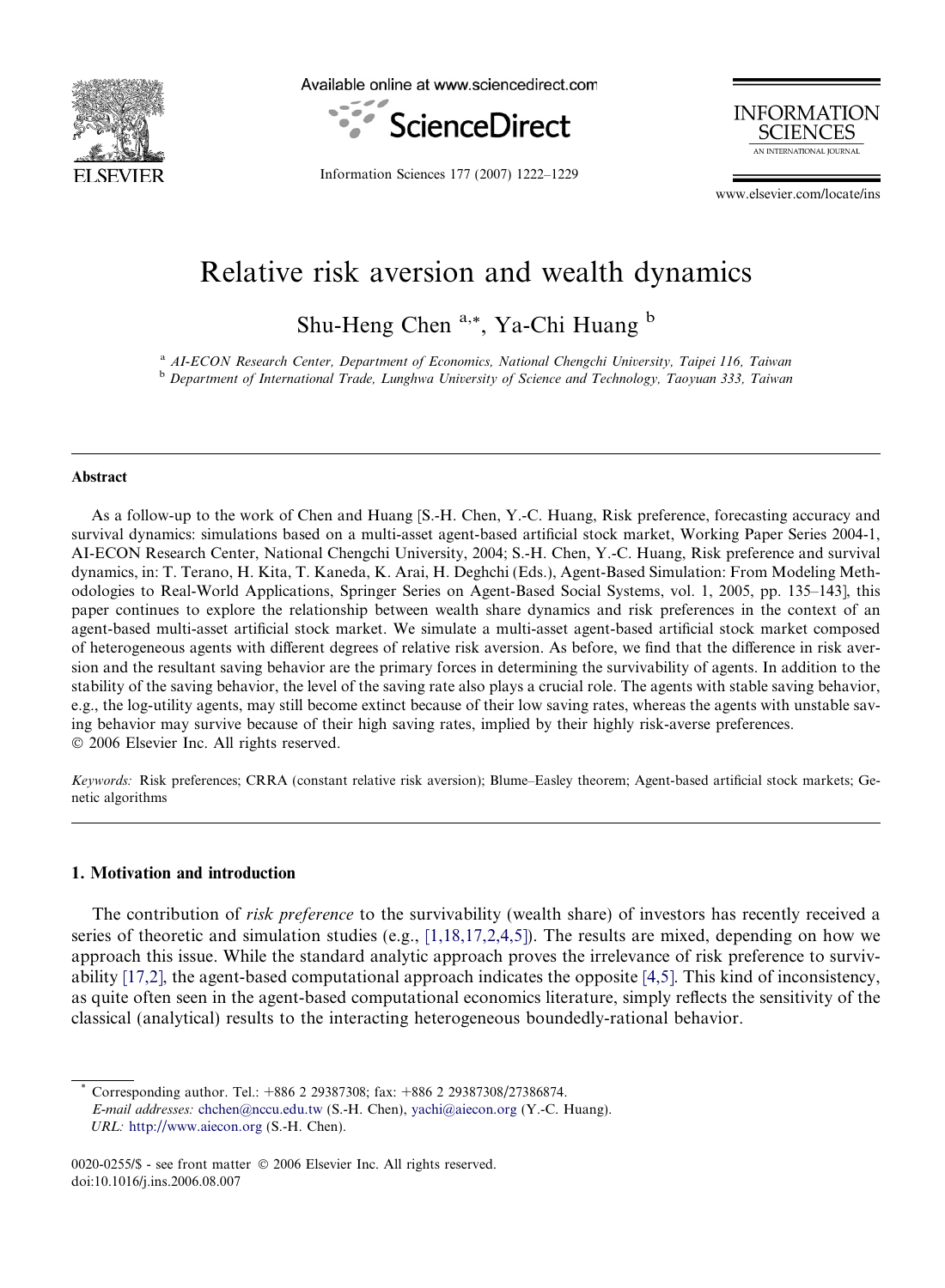Ref. [\[4\]](#page--1-0) actually supports an earlier result obtained in [\[1\]](#page--1-0), which is also known as the Kelly criterion in financial economics. This result basically points out the optimal type of risk preference, namely, the CRRA (constant relative risk aversion coefficient) agent with an RRA coefficient of one. Equivalently, it is the log utility function. [\[5\]](#page--1-0) reestablishes this result, while in an agent-based computational setting. They examine the long-run wealth share dynamics of eleven different types of CRRA agents, with RRA coefficients ranging from 0 to 1 with increments of 0.1. They find that in finite time the wealth share is positively related to the CRRA coefficient, and in the long run, only the agents with high CRRA coefficients can survive. All others become extinct.

This paper is an extension of [\[5\]](#page--1-0) in the sense that we wish to extend the earlier testing domain of the CRRA coefficient from [0, 1] to an even larger positive domain. In doing so, we are inquiring whether a higher degree of risk aversion can actually enhance the survivability of agents. Notice that the degree of risk aversion is not the original concern of either the Kelly criterion or the Blume–Easley theorem [\[1\],](#page--1-0) both of which are only concerned with the dominance of the log-utility type agents. Risk aversion is involved because the log-utility agent is also known as a CRRA type of agent with an RRA coefficient of one. Now, is this the optimal degree of risk aversion? Will more risk-averse agents (i.e., those with RRA coefficients greater than one) be also driven out of the market when they are competing with the log-utility agents? Or, would higher risk aversion help them survive? These are the questions that we try to answer in this paper.

We consider these questions to be particularly relevant because the empirical literature actually suggests a large range of relative risk aversion coefficients. Some of them are exactly one or less than one, but many more are greater than one. Of course, it is doubtful whether one can directly compare our results with those empirical values, since they refer to quite different stories. However, given the prevailing empirical results on high risk aversion, it is definitely useful to know what makes them so, and our agent-based computational setting can serve as a good starting point.

The remainder of this paper is organized as follows. Section 2 gives a brief introduction to a simple multiasset model, which is originally used in [\[1\]](#page--1-0) and later extended and modified by [\[17\]](#page--1-0). Section [3](#page--1-0) presents the artificial multi-asset market, which is an agent-based version of the analytical model presented in Section 2. Section [4](#page--1-0) gives the experimental design. To justify the range of the relative risk aversion coefficient considered in this paper, it starts with a brief review of the literature on the empirical estimation of the RRA coefficient in Section [4.1,](#page--1-0) followed by the setting of other control parameters in Section [4.2](#page--1-0). The simulation results are presented and discussed in Section [5](#page--1-0), and are followed by the concluding remarks in Section [6.](#page--1-0)

### 2. A simple multi-asset model

The simulations presented in this paper are based on an agent-based version of the multi-asset market as [\[1,17\]](#page--1-0) have studied. The market is complete in the sense that the number of states is equal to the number of assets, say  $M$ . At each date t, the outstanding volume of each asset is exogenously fixed at one unit. There are  $I$ investors in the market, each indexed by i. At time t asset m will pay dividends  $w_m$  if the corresponding state m occurs, and 0 otherwise. The behavior of states follows a finite-state stochastic process, which does not have to be stationary. The dividends  $w_m$  will be distributed among the I investors proportionately according to their owned share of the respective asset. The dividends can only be either re-invested or consumed. Hoarding is prohibited. If agent i chooses to consume c, her satisfaction is measured by her utility function  $u(c)$ . This simple multi-asset market clearly defines an optimization problem for each individual.

$$
\max_{\{\{\delta_{t+r}^i\}_{r=0}^{\infty},\{\alpha_{t+r}^i\}_{r=0}^{\infty}\}} E\left\{\sum_{r=0}^{\infty}(\beta^i)^r u^i(c_{t+r}^i)|B_t^i\right\} \tag{1}
$$

subject to

$$
c_{t+r}^i + \sum_{m=1}^M \alpha_{m,t+r}^{i,*} \cdot \delta_{t+r}^{i,*} \cdot W_{t+r-1}^i \le W_{t+r-1}^i, \quad \forall r \ge 0,
$$
\n
$$
(2)
$$

$$
\sum_{m=1}^{M} \alpha_{m,t+r}^{i} = 1, \quad \alpha_{m,t+r}^{i} \geq 0, \ \forall r \geq 0.
$$
 (3)

In Eq. (1),  $u^i$  is agent i's temporal utility function, and  $\beta^i$ , also called the discount factor, reveals agent i's time preference. The expectation  $E()$  is taken with respect to the most recent belief  $B_t^i$ , which is a probabilistic